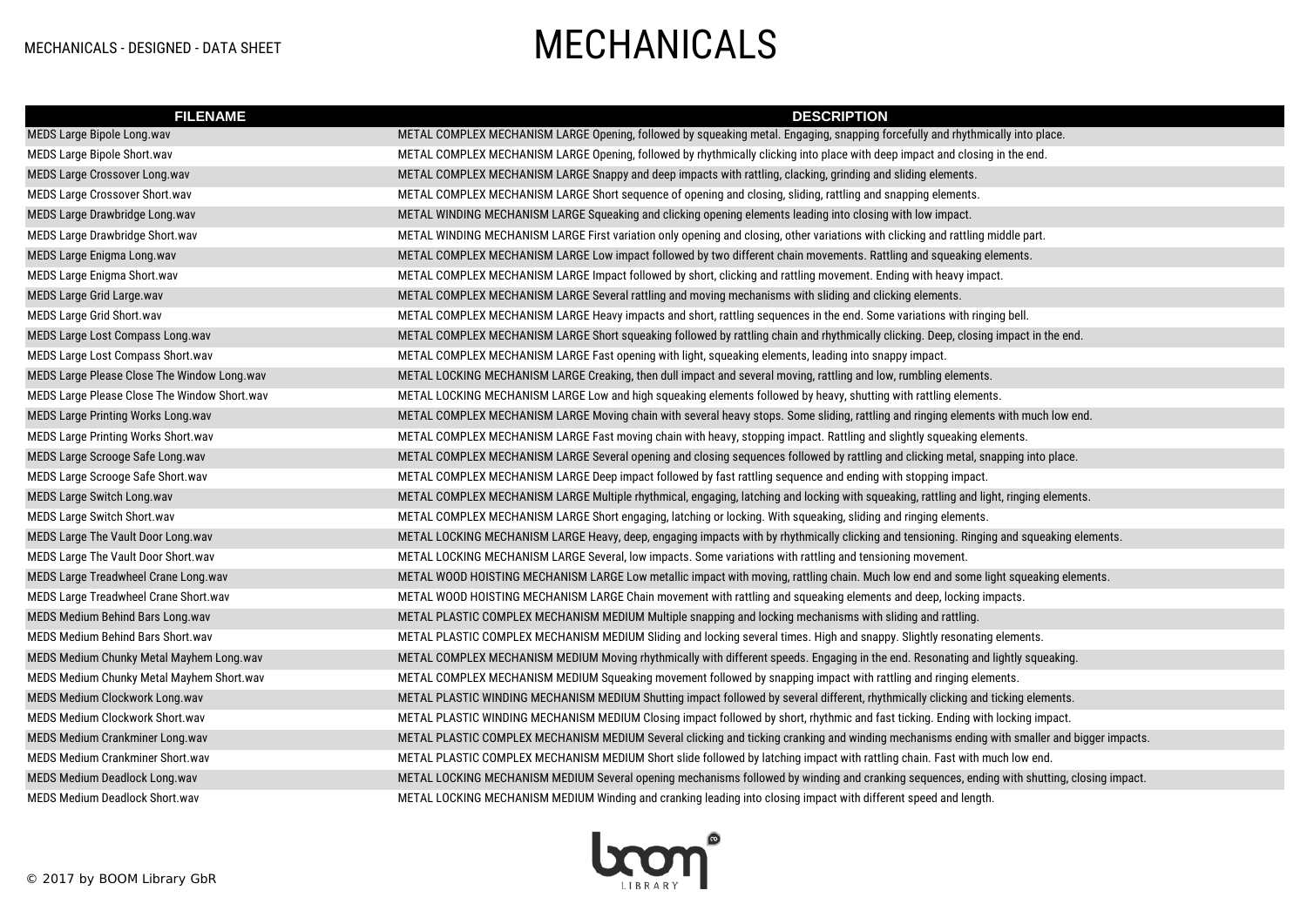## MECHANICALS - DESIGNED - DATA SHEET **MECHANICALS**

| MEDS Medium Gear Shifter Long.wav                  | METAL CRANK MECHANISM MEDIUM Shortly squeaking, then sliding, engaging and shutting. Very dense, interlocking mechanisms with large variety.        |
|----------------------------------------------------|-----------------------------------------------------------------------------------------------------------------------------------------------------|
| MEDS Medium Gear Shifter Short.wav                 | METAL CRANK MECHANISM MEDIUM Short squeak followed by several latching elements that are locking into place.                                        |
| MEDS Medium Industrial Tamper Long.wav             | METAL COMPLEX MECHANISM MEDIUM Rhythmically squeaks and impacts in row. Two variations with sliding movement in background.                         |
| MEDS Medium Industrial Tamper Short.wav            | METAL COMPLEX MECHANISM MEDIUM Heavy, low impact with sliding, rolling and rattling elements. Snappy and tight.                                     |
| MEDS Medium Lock And Load Long.wav                 | METAL LOCKING MECHANISM MEDIUM Sliding, ticking and cranking with subtle stops ending with big impact.                                              |
| MEDS Medium Lock And Load Short.wav                | METAL LOCKING MECHANISM MEDIUM Slide with impact followed by rattling and cranking elements, ending with shutting impact with some squeaking.       |
| MEDS Medium Secret Door Long.wav                   | METAL WOOD COMPLEX MECHANISM MEDIUM Opening sequence, then long, sliding with moaning and squeaking elements ending with shutting impact.           |
| MEDS Medium Secret Door Short.wav                  | METAL WOOD COMPLEX MECHANISM MEDIUM Tight latching, then short, sliding with squeaking and clicking.                                                |
| MEDS Medium Solid Gears Long.wav                   | METAL PLASTIC COMPLEX MECHANISM MEDIUM Slowly moving with clicking, squeaking and cranking elements. Closing impact in the end.                     |
| <b>MEDS Medium Solid Gears Short.wav</b>           | METAL PLASTIC COMPLEX MECHANISM MEDIUM Fast movement with ticking, dialing elements ending with rattling impact.                                    |
| MEDS Medium Strongbox Long.wav                     | METAL COMPLEX MECHANISM MEDIUM Multiple latching and snapping impacts with some rolling and moving elements.                                        |
| MEDS Medium Strongbox Short.wav                    | METAL COMPLEX MECHANISM MEDIUM Several, deep, engaging mechanisms with sliding, rattling and slightly squeaking elements.                           |
| MEDS Medium Wind Me Up Long.wav                    | METAL PLASTIC WINDING MECHANISM MEDIUM Large mixture of winding mechanisms with different sizes and speeds. Rattling, sliding and ringing elements. |
| MEDS Medium Wind Me Up Short.wav                   | METAL PLASTIC WINDING MECHANISM MEDIUM Shutting and locking impacts. First variation with slide and ringing bell.                                   |
| MEDS Small Grandpas Little Money Machine Long.wav  | METAL PLASTIC MECHANICAL SYSTEM SMALL Clicking, winding and ticking. Some elements with rising pitch. Squeaking and rattling.                       |
| MEDS Small Grandpas Little Money Machine Short.wav | METAL PLASTIC MECHANICAL SYSTEM SMALL Winding, clicking and squeaking with ringing bell in the end.                                                 |
| MEDS Small Keylock Long.wav                        | METAL LOCKING MECHANISM SMALL Several locking and latching elements with sliding, rattling and squeaking.                                           |
| MEDS Small Keylock Short.wav                       | METAL LOCKING MECHANISM SMALL Fast rattling, sliding and snapping elements with some squeaking.                                                     |
| MEDS Small Little Gizmo Long.wav                   | METAL PLASTIC WINDING MECHANISM SMALL Sequence of several winding up and snapping into place with different speeds and lengths.                     |
| MEDS Small Little Gizmo Short.wav                  | METAL PLASTIC WINDING MECHANISM SMALL Short latching, then winding up fast and stopping with closing, rattling impact.                              |
| MEDS Small Locked Up Long.wav                      | METAL PLASTIC LOCKING MECHANISM SMALL Opening, winding up and clicking into place multiple times.                                                   |
| MEDS Small Locked Up Short.wav                     | METAL PLASTIC LOCKING MECHANISM SMALL Opening with rattling elements, short winding up, ending with rasping impact.                                 |
| MEDS Small Micro Gadget Long.wav                   | METAL PLASTIC COMPLEX MECHANISM SMALL Several winding mechanisms with rattling, clicking and motorized winch.                                       |
| MEDS Small Micro Gadget Short.wav                  | METAL PLASTIC COMPLEX MECHANISM SMALL Clicking and rattling, then fast winding leading into resonating, closing, impact.                            |
| MEDS Small Mistery Box Long.wav                    | METAL PLASTIC COMPLEX MECHANISM SMALL Multiple clacking, cranking, winding and rattling actions in a tight sequence. Stamping and perforating.      |
| MEDS Small Mistery Box Short.wav                   | METAL PLASTIC COMPLEX MECHANISM SMALL Sliding and rattling followed by engaging, snapping impact. Slightly ringing elements.                        |
| MEDS Small Secret Mechanism Long.wav               | METAL PLASTIC COMPLEX MECHANISM SMALL Rotating, moving and cycling elements with small impacts.                                                     |
| MEDS Small Secret Mechanism Short.wav              | METAL PLASTIC COMPLEX MECHANISM SMALL Latching and engaging with ringing and rattling elements.                                                     |
| MEDS Small Steampunk Reloader Long.wav             | METAL PLASTIC WINDING MECHANISM SMALL Several cranking and winding elements with squeaking and rattling.                                            |
| MEDS Small Steampunk Reloader Short.wav            | METAL PLASTIC WINDING MECHANISM SMALL Fast winding up, ending with resonant, clicking in to place impact.                                           |
| MEDS Small Toy Box Long.wav                        | METAL PLASTIC COMPLEX MECHANISM SMALL Winding and cranking with rattling springs and bouncing impacts. High with clicking and ticking elements.     |
| MEDS Small Toy Box Short.wav                       | METAL PLASTIC COMPLEX MECHANISM SMALL Short winding up, then snapping, resonating spring impact.                                                    |
| MEDS Small Trinket Long.wav                        | METAL PLASTIC COMPLEX MECHANISM SMALL Winding and ticking mechanisms with clicking into place. Some sliding and resonating elements.                |
| <b>MEDS Small Trinket Short.wav</b>                | METAL PLASTIC COMPLEX MECHANISM SMALL Fast winding up, ending with resonant, snapping in to place.                                                  |
| <b>MEDS Small Turnado Long.wav</b>                 | METAL PLASTIC COMPLEX MECHANISM SMALL Fast moving with several locking and latching elements. Ringing and resonating.                               |